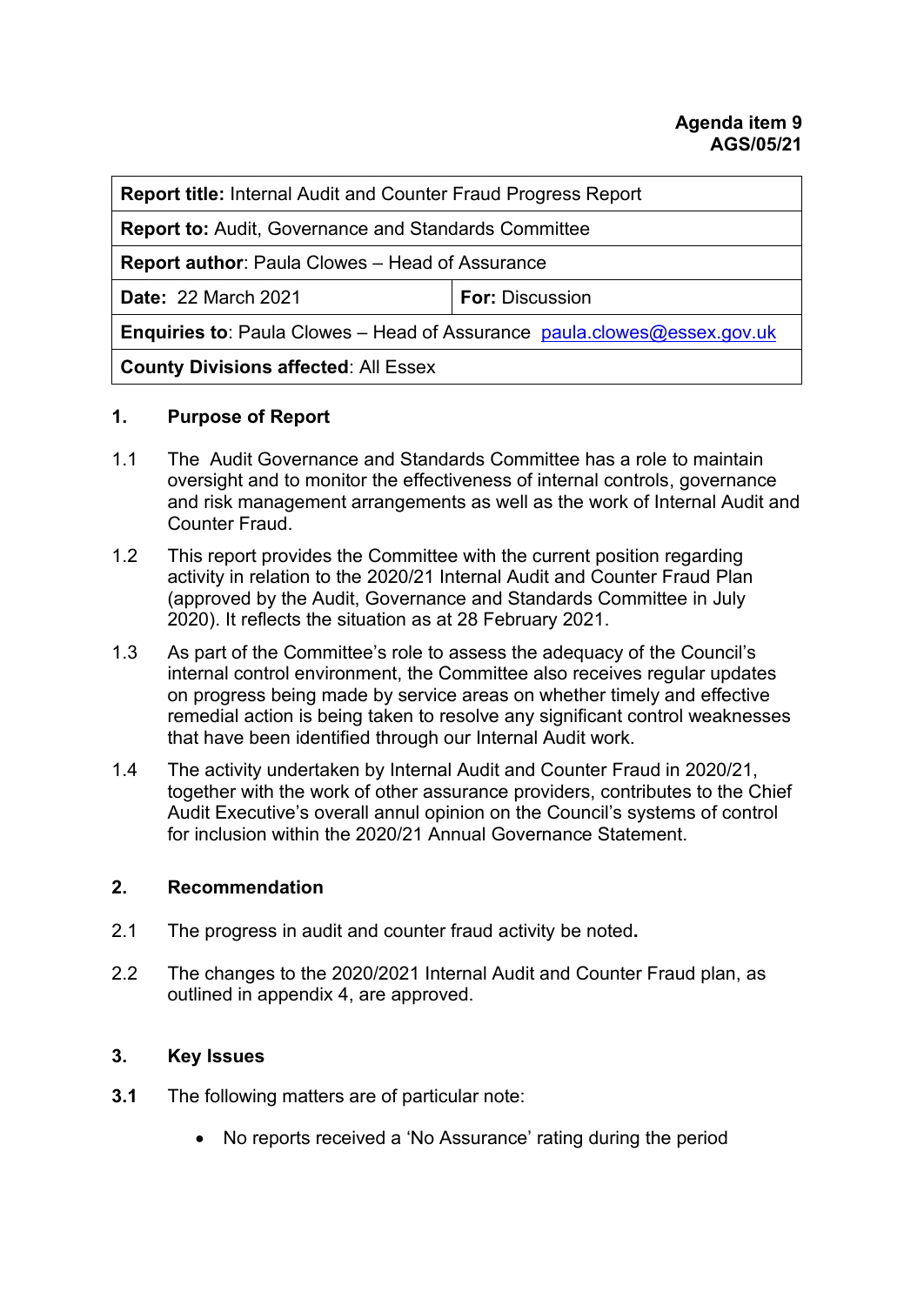- One audit was finalised in December 2020 and received a 'Limited Assurance' rating – Libraries – Stock, Fees and Charges. The Head of Service is attending this meeting to report on progress
- As at 1 March 2021, six Major Internal Audit recommendations are more than one month overdue and 38 Moderate recommendations are more than 6 months overdue.
- A full review of the 2020/2021 Internal Audit and Counter Fraud Plan was conducted in December 2020. The changes are outlined in appendix 4 of this report. The Committee are asked to approve these changes

#### **4. Details of Internal Audit and Counter Fraud Activity**

#### **4.1 Final Internal Audit Reports Issued**

4.1.1 When Internal Audit issues a report it gives an overall assurance rating which is either 'Good' 'Satisfactory' 'Limited' or 'No' Assurance. Nine final reports have been issued since the November 2020 Audit, Governance and Standards Committee:

| <b>Assurance Rating</b> | <b>Audit Title</b>                  |
|-------------------------|-------------------------------------|
| Good                    | <b>Access Support Unit</b>          |
| Satisfactory            | <b>Journals and Virements</b>       |
| Satisfactory            | <b>Members Locality Fund</b>        |
| Satisfactory            | <b>Meaningful Lives Matter</b>      |
| Satisfactory            | <b>Health and Safety</b>            |
| Satisfactory            | <b>Essex Pay</b>                    |
| Satisfactory            | <b>Employee Expenses</b>            |
| Limited                 | Libraries - Stock, Fees and Charges |

 In addition, we carried out a review of Output VAT for the following service areas:

- Essex Country Parks
- Essex Outdoor Centres
- Essex Records Office
- Essex Arts and Culture

The Executive Summary for the Limited Assurance review is included in Appendix 1. A representative of the Libraries Service is attending the March 2021 AGS Committee to provide an update on progress in implementing these recommendations.

In addition, we have completed the following grant claims: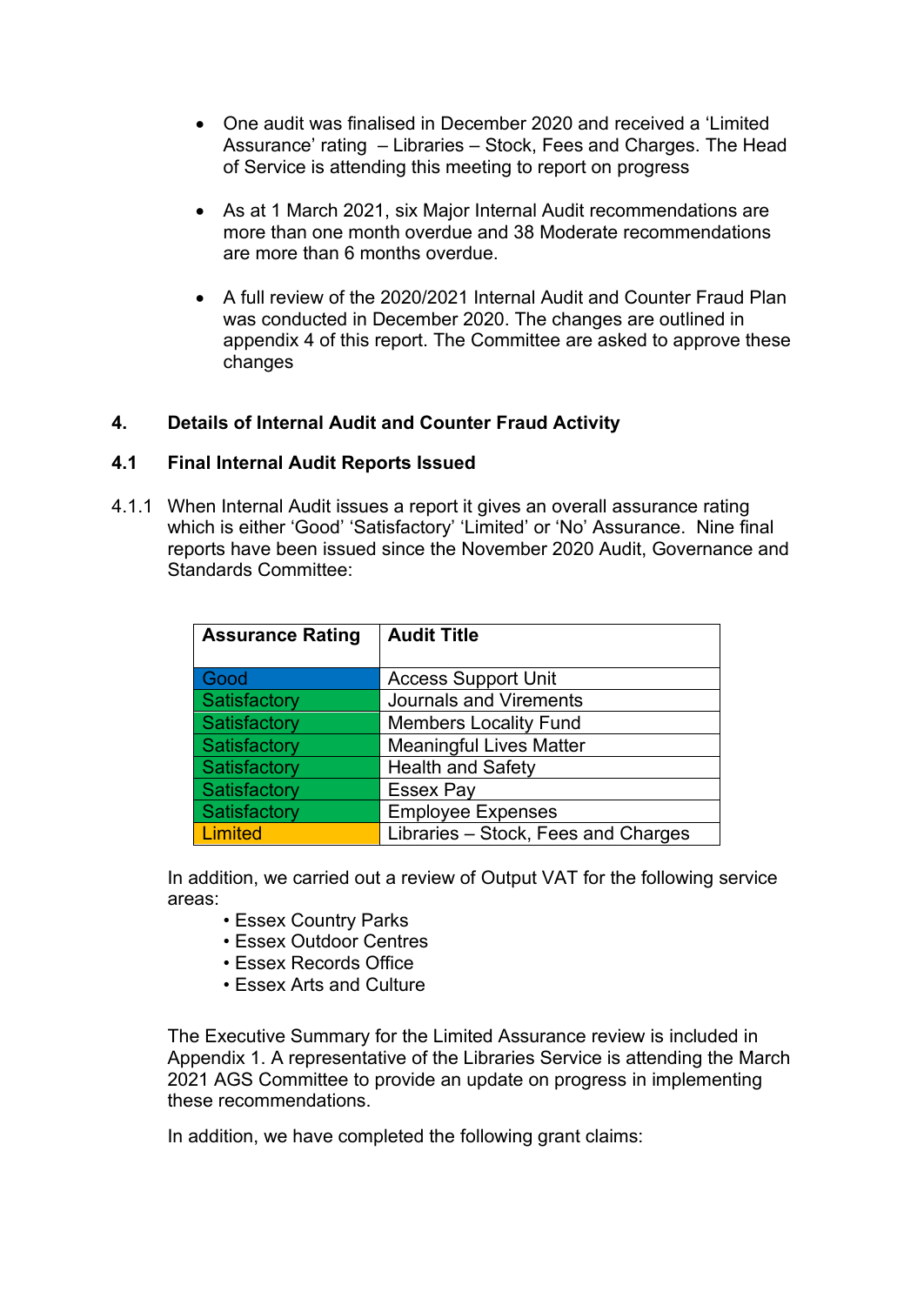- SCITT / Teacher Training Bursaries a qualified opinion was provided
- LECSEA Local Energy Communities for the Two Seas Region no issues identified

### **4.2 Implementation of Internal Audit Recommendations**

- 4.2.1 Whenever any recommendations are made in an audit report, Managers are asked to agree what activity they will undertake to address the recommendations and to agree timescales for implementation.
- 4.2.2 Progress on the implementation of recommendations is monitored by the Internal Audit service.
- 4.2.3 Critical or Major recommendations which have not been implemented within the agreed timescale are reported to the Audit, Governance and Standards Committee. Outstanding recommendations are also provided periodically to Functional Leadership Teams (FLT).
- 4.2.4 As at 1 March 2021 there were 3 Critical, 14 Major and 92 Moderate recommendations open, of which 6 Major are more than one month overdue and 38 Moderate recommendations are more than 6 months overdue. See Appendix 3 for further detail on the overdue Major recommendations.
- 4.2.5 The current assessment rationale for grading the priority of recommendations made and the level of assurance (audit opinion) for each individual audit review is attached at Appendix 2.

#### **4.3 Changes to the 2020/2021 Internal Audit and Counter Fraud Plan**

4.3.1In December 2020 a full review of the 2020/2021 Internal Audit and Counter Fraud was carried out. This report is seeking committee approval for a number of changes to be made to the 20/21 the plan, in the main due to the impact on ECC services of the Covid-19 pandemic. The proposed changes have been notified to the Councils section 151 officer in line with the Internal Audit Charter. A full breakdown of the requested changes with rationale is attached at Appendix 4.

## **4.4 Counter Fraud Activity**

4.4.1 The Counter Fraud Team has a remit to prevent, detect and investigate fraud. This includes proactive work utilising data matching and analytical work. In some cases we will pursue sanction through the civil or criminal courts and where possible seek to recover lost/stolen monies.

#### **Fraud Referrals**

4.4.2 During the 4 month period 1 November 2020 to 28 February 2021, 63 referrals were received (including blue badge referrals). The table below shows how this compares to the same reporting period last year and demonstrates that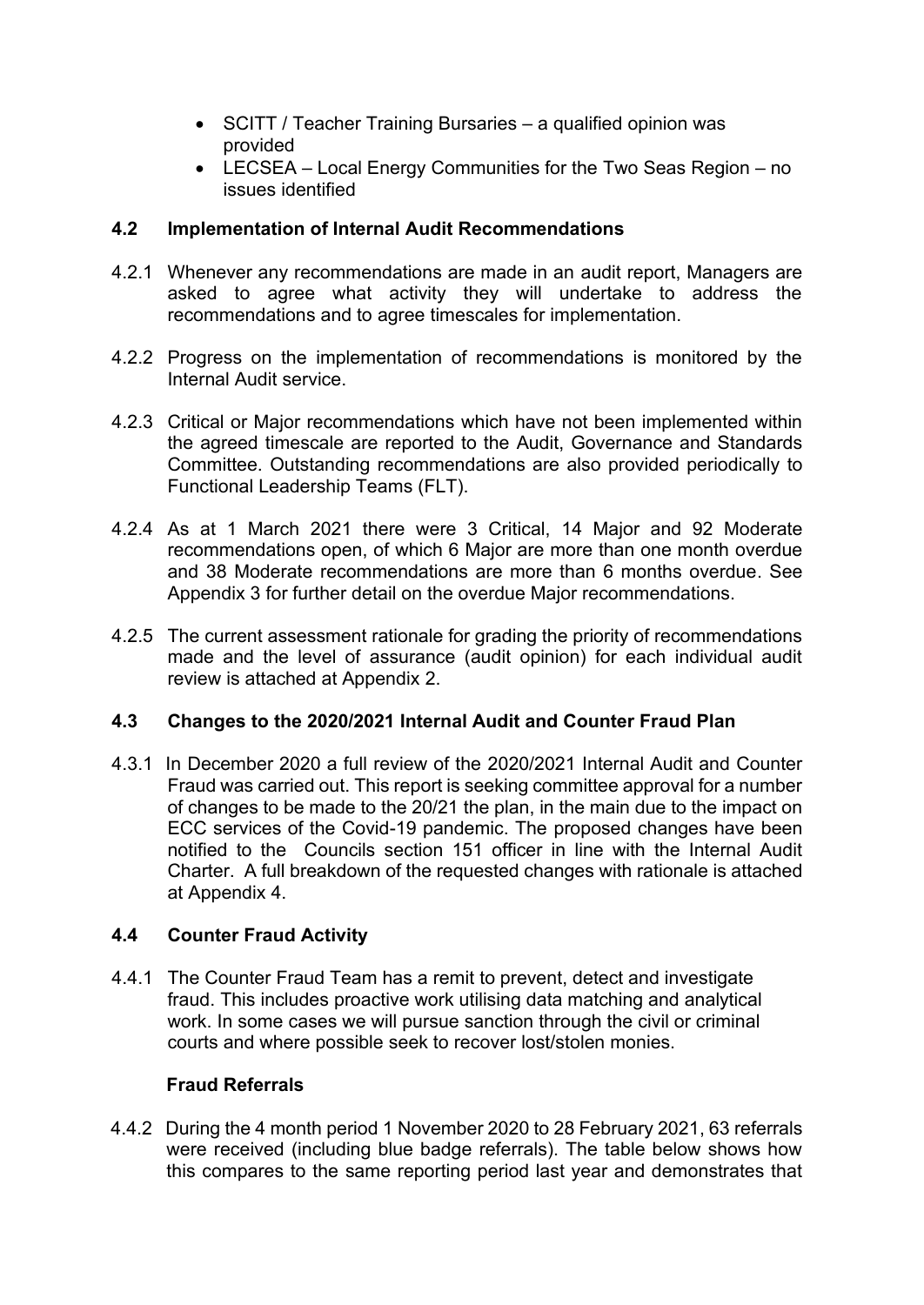the number of referrals received this year is slightly lower than the numbers received last year (76 referrals were received during the reporting period November to February last year, a 4 month reporting period). Although the Counter Fraud Team experienced a reduction in the number of referrals received during the first few months of the pandemic, we are now experiencing a return to near normal levels for most areas although still a reduction in the number of Blue Badge related referrals.



## **Types of Referrals**

4.4.3 The bar chart below demonstrates the type of referrals received, with a comparison to the referrals received last year.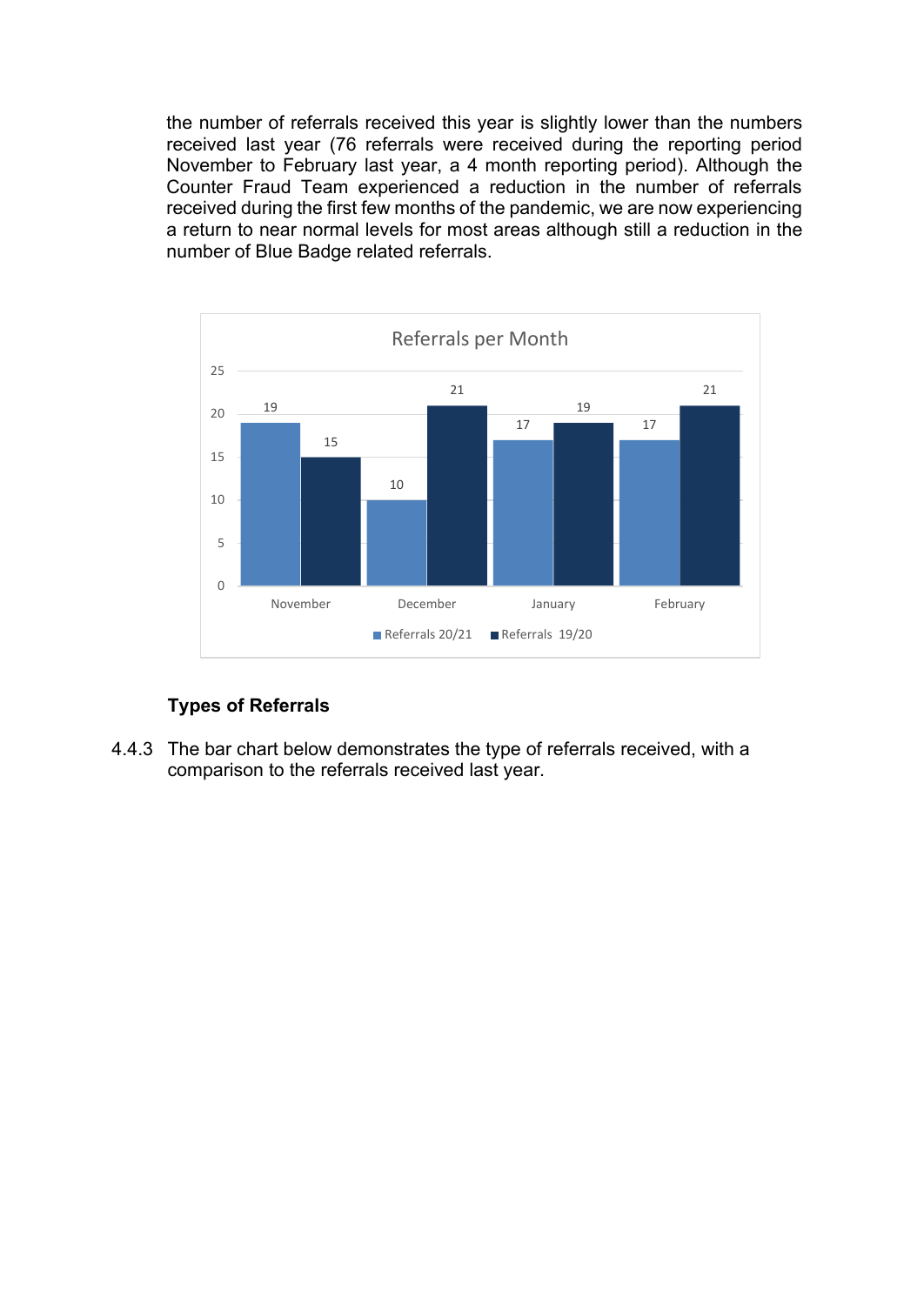

### **Internal Data Matching**

- 4.4.4 The Counter Fraud team includes a Data and Intelligence Specialist. Data matching / analytical work has been completed during the 4 month period in the following areas:
	- Adult social care an analysis of care packages to identify where domiciliary and residential care packages overlap and may not have been fully closed down on the system – testing is currently underway.
	- Creditor payments  $-$  a review to identify whether one-off' payments have been made to dormant providers (as a result of an issue identified as part of the Covid grant payments to providers).
	- Payroll a review of payroll deductions (as a result of a discrepancy in the calculation of payroll deductions)

#### **Essex Council Tax Data Matching Initiative**

4.4.5 The Council is supporting an Essex-wide data matching project that involves all councils providing data to ensure that income received from council tax is maximised. ECC provides data sets to support the data matching which is now undertaken on a monthly basis and the Counter Fraud Team provides support to districts in dealing with the output. Total cumulative savings recorded as at 28 February 2021 (from July 2017) are **£2,101,594**.

#### **National Fraud Initiative Data Matching Exercise and NFI Fraud Hub**

4.4.6 The National Fraud Initiative is a biennial exercise overseen by the Cabinet Office. This is a mandatory exercise which all public sector bodies participate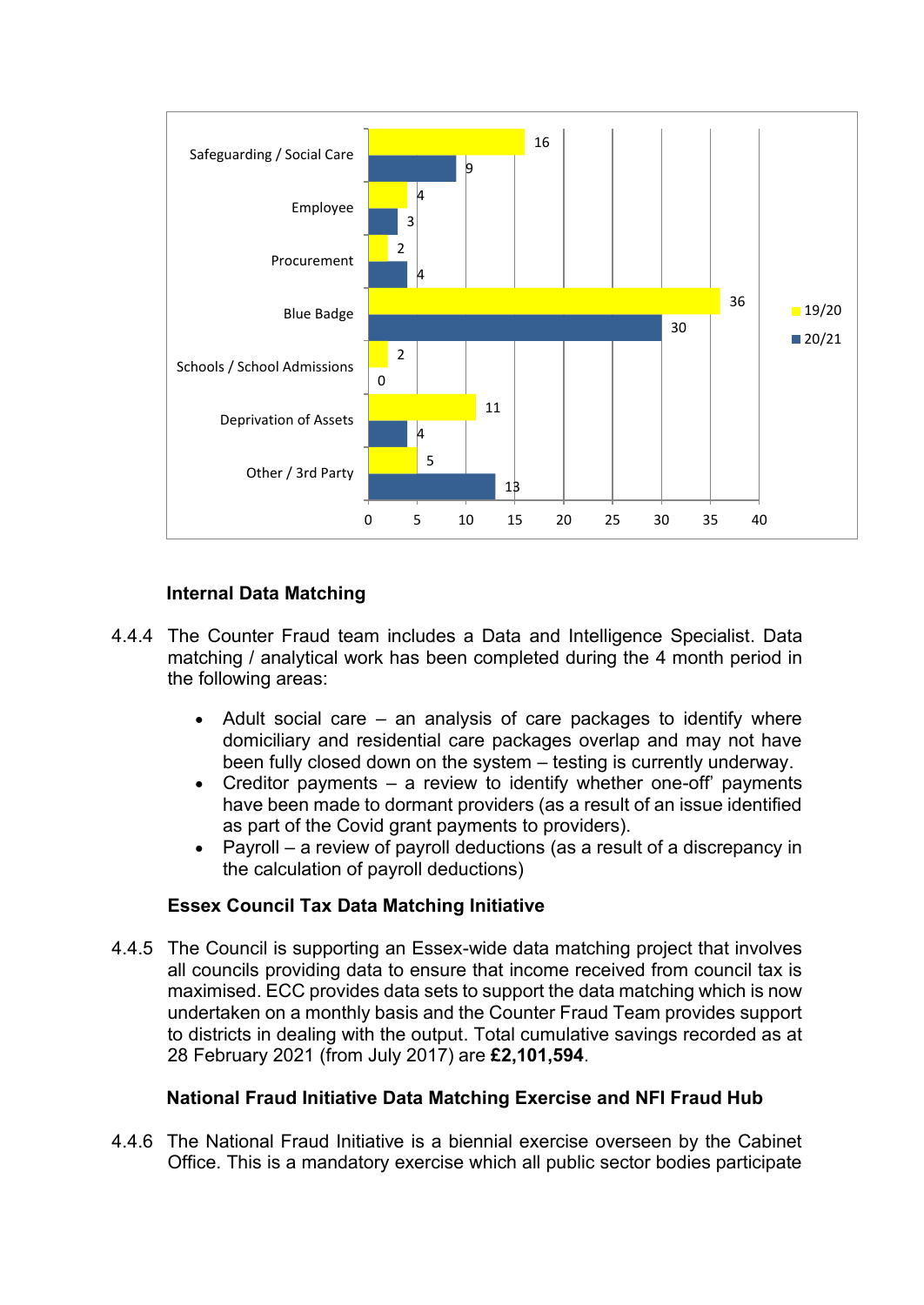in, submitting prescribed data sets to the Cabinet Office to facilitate a national data matching exercise to be completed. The Counter Fraud Team have submitted all required datasets to the Cabinet Office during the beginning of October 2020. Several matches have been returned and are in the process of being investigated.

4.4.7 In addition to the mandatory data matching, the Counter Fraud Team subscribed to the NFI Fraud Hub in March 2020. Discretionary data matching is permitted on an ad hoc basis, using the same prescribed data sets as submitted as part of the national exercise. Data sets relating to Adult Social Care and Pensions have been uploaded and matched to the mortality listing. These matches have been investigated and where ECC had not been notified of the respective death, records have been updated and further payments have been prevented. This reduces the reputational damage to ECC by making payments after the date of death and also trying to pursue monies paid in error.

*Note – the Cabinet Office are currently investigating the legislation regarding patient data. We are unable to submit adult social care datasets for matching purposes pending the results of this review*.

Data in relation to ECC Pensions continues to be submitted on a monthly basis and resultant matches sent to the ECC Pension Team for investigation or suspension of benefits.

#### **Fraud Awareness Training**

- 4.4.8 At present, \*81.4% of all ECC staff have completed the e-learning modules relating to:
	- Anti-fraud and corruption
	- Anti-bribery and money laundering.

\**Note – several exemptions have been granted to ECC staff who do not have access to the intranet and e-learning modules, for example School - Crossing Patrol staff and peripatetic music tutors.*

#### **Outcomes**

4.4.10 During the period 1 November 2020 to 28 February 2021, the following outcomes and sanctions have been achieved:

| <b>Outcome Type</b>                |             |          |
|------------------------------------|-------------|----------|
|                                    | Q4<br>20/21 | Q4 19/20 |
| Prosecution                        |             |          |
| Written / Verbal Warning           |             |          |
| No fraud established               |             |          |
| Other outcome* / recovery of funds |             |          |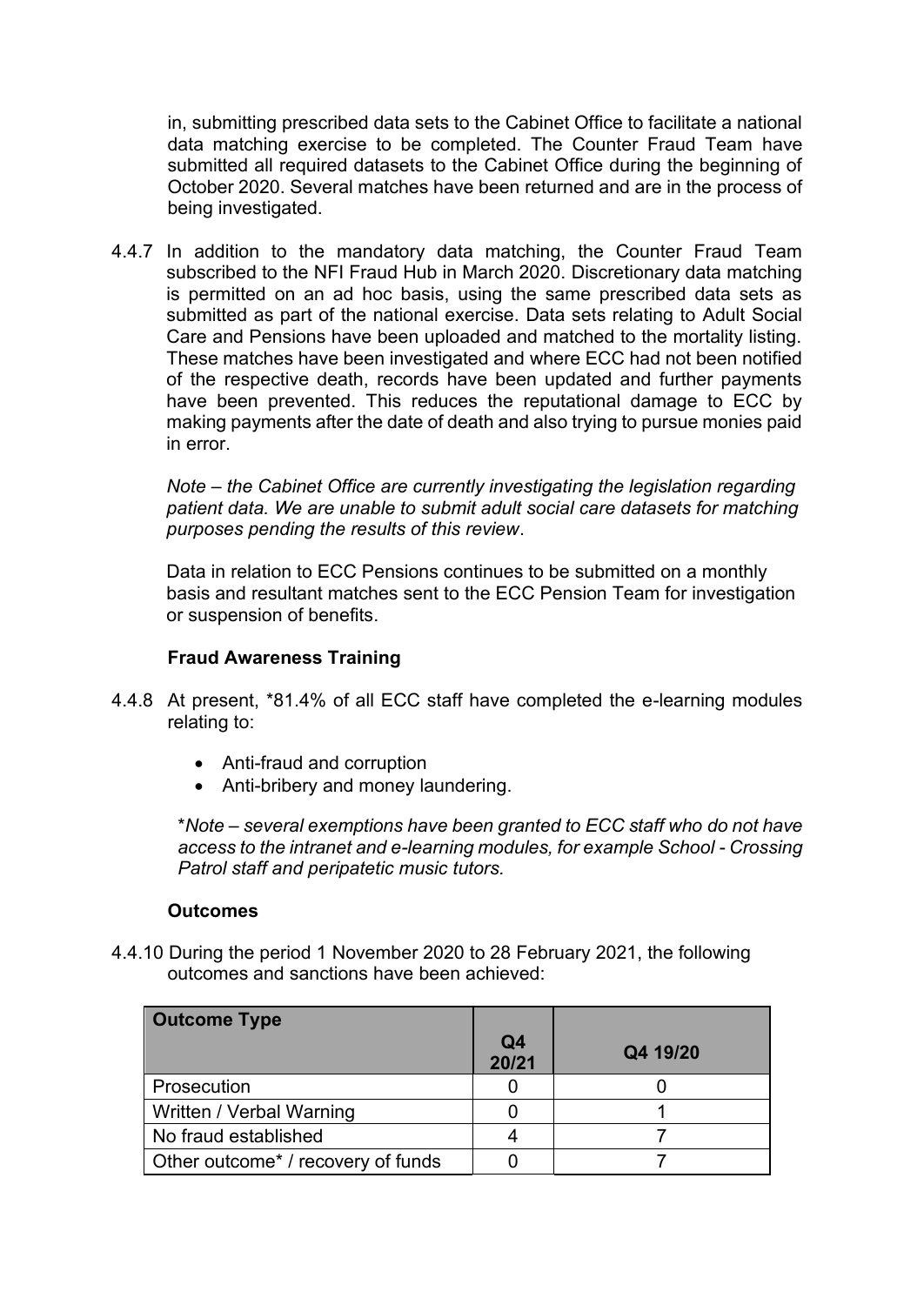| Referred to third party                   |  |
|-------------------------------------------|--|
| <b>Blue Badges - Misuse letter issued</b> |  |
| <b>Blue Badges - Seized</b>               |  |
| <b>ASC - Financial recovery</b>           |  |
| ASC - PB terminated                       |  |
| ASC - payment stopped / reduced           |  |

\*Other outcomes include:

- Referrals to the Deputyship Team where Power of Attorney not in place,
- Revision of financial assessments where non-disclosure of assets or deprivation of assets identified,
- Additional guidance and support provided where potential misuse of personal budgets identified.

#### **Financial Recoveries**

4.4.11 In addition to the savings identified during the data matching exercise, this period, the following financial outcomes have been achieved:

| <b>Financial Recovery</b>         | 1 December<br>2019 to 29<br>February 2020 | 1 November<br>2020 to 28<br>February 2021 |
|-----------------------------------|-------------------------------------------|-------------------------------------------|
|                                   | £                                         |                                           |
| In recovery                       | 5,130.87                                  | 13,244.20                                 |
| Monies actually recovered         | 8,100.00                                  | 1,485.71                                  |
| Potential future losses prevented | 0.00                                      | 0.00                                      |
| Estimated losses (unproven)       | 78,466.94                                 | 0.00                                      |
| Total case value                  | 91,697.81                                 | 14,729.91                                 |

The future losses prevented mainly related to personal budgets (adult social care) which have been reduced or terminated during the year due to fraud or misrepresentation of circumstances, such as care needs have been overstated, misuse of funds, deprivation of assets. Future losses are estimated as the annual value of a personal budget (i.e. the cost to ECC if the personal budget had continued to be paid until the next social care review).

4.4.12 Notional savings of £1,150 have also been identified as 2 expired blue badges have been taken out of circulation, each badge being attributed a value of £575 (figure determined by the Cabinet Office).

#### **5. Financial Implications**

5.1 There are no financial implications as the Internal Audit and Counter Fraud activity 2020/21 will be met within existing resources.